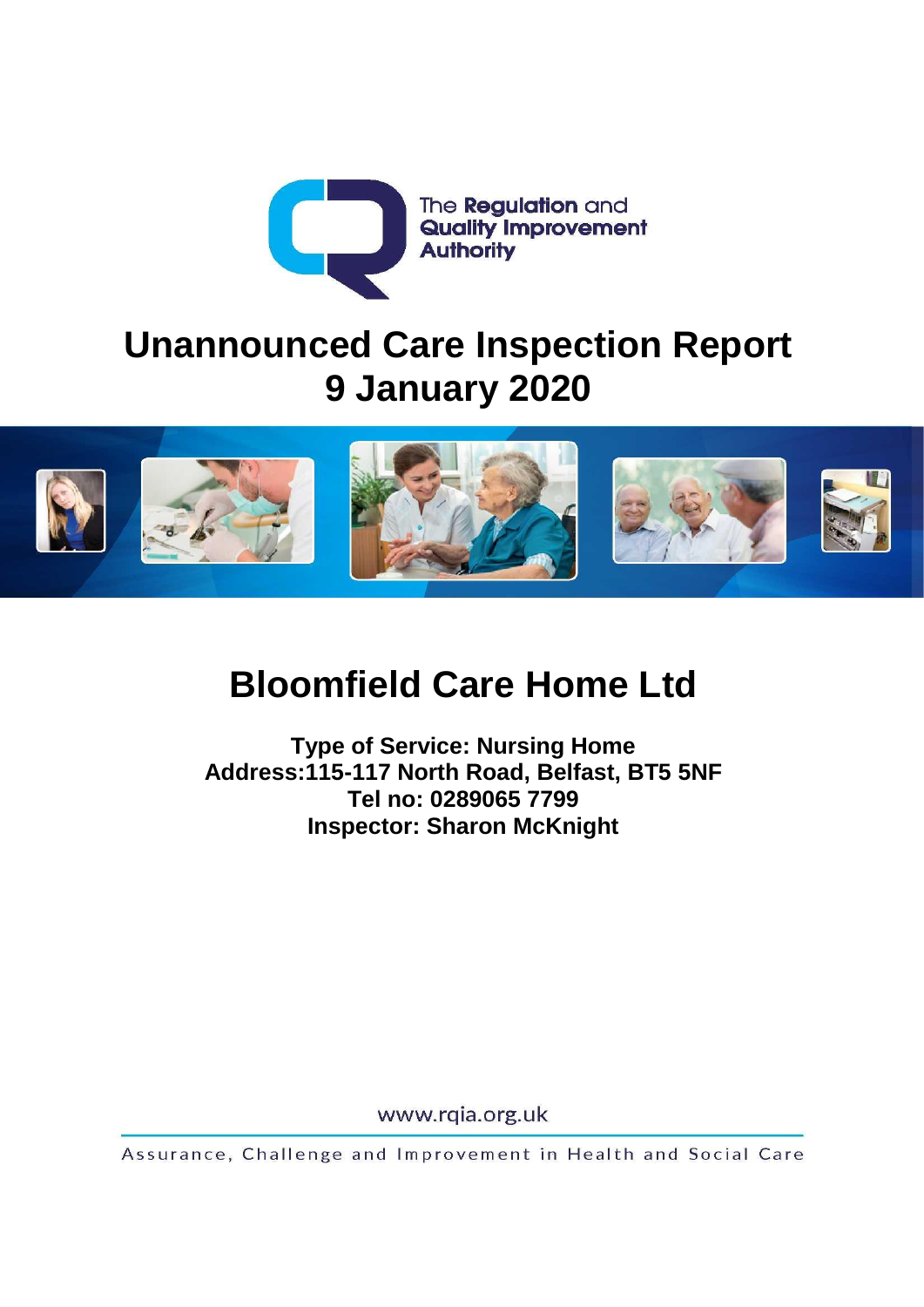It should be noted that this inspection report should not be regarded as a comprehensive review of all strengths and areas for improvement that exist in the service. The findings reported on are those which came to the attention of RQIA during the course of this inspection. The findings contained within this report do not exempt the service from their responsibility for maintaining compliance with legislation, standards and best practice.

This inspection was underpinned by The Health and Personal Social Services (Quality, Improvement and Regulation) (Northern Ireland) Order 2003, The Nursing Homes Regulations (Northern Ireland) 2005 and the DHSSPS Care Standards for Nursing Homes 2015.

#### **1.0 What we look for**



# **2.0 Profile of service**

This is a registered nursing home which provides care for up to 36 patients living with dementia.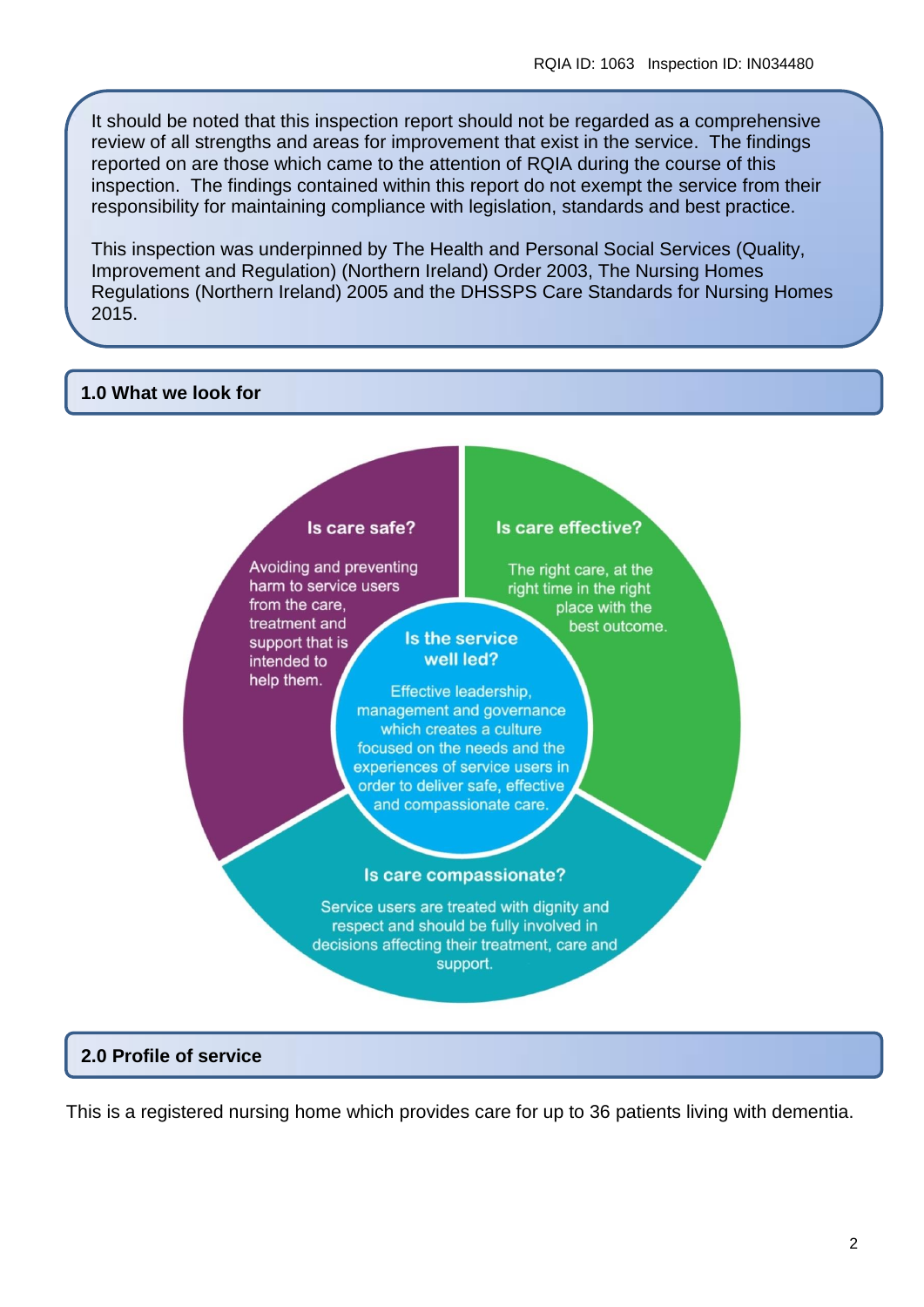#### **3.0 Service details**

| <b>Organisation/Registered Provider:</b>                    | <b>Registered Manager and date registered:</b> |
|-------------------------------------------------------------|------------------------------------------------|
| <b>Bloomfield Care Homes Limited</b>                        | <b>Jincy Mathew</b>                            |
| <b>Responsible Individual:</b><br><b>Desmond McLaughlin</b> | 14 March 2016                                  |
|                                                             |                                                |
| Person in charge at the time of inspection:                 | <b>Number of registered places:</b>            |
| <b>Jincy Mathew</b>                                         | 36                                             |
| <b>Categories of care:</b>                                  | Number of patients accommodated in the         |
| Nursing Home (NH)                                           | nursing home on the day of this inspection:    |
| DE - Dementia.                                              | 36                                             |

#### **4.0 Inspection summary**

An unannounced inspection took place on 9 January 2020 from 11:50 hours to 15:00 hours.

The inspection assessed progress with all areas for improvement identified in the home since the last care inspection and to determine if the home was delivering safe, effective and compassionate care and if the service was well led.

There were examples of good practice found throughout the inspection in relation to the provision of staff, staffs attentiveness to patients and the homely environment. We identified good practice in relation to the assessment of patients' needs and the planning of how these need would be met. Patients were well supported by the chef with their nutrition needs and staff provided a positive dining experience.

Good practice was evident in relation to the atmosphere in the home, the reassuring manner of staff and the provision of activities. There were well established, effective management arrangements in place.

Patients were relaxed and comfortable in their surroundings and relatives who were visiting told us they were made to feel welcome.

The findings of this report will provide the home with the necessary information to assist them to fulfil their responsibilities, enhance practice and patients' experience.

# **4.1 Inspection outcome**

|                                       | <b>Requlations</b> | <b>Standards</b> |
|---------------------------------------|--------------------|------------------|
| Total number of areas for improvement |                    |                  |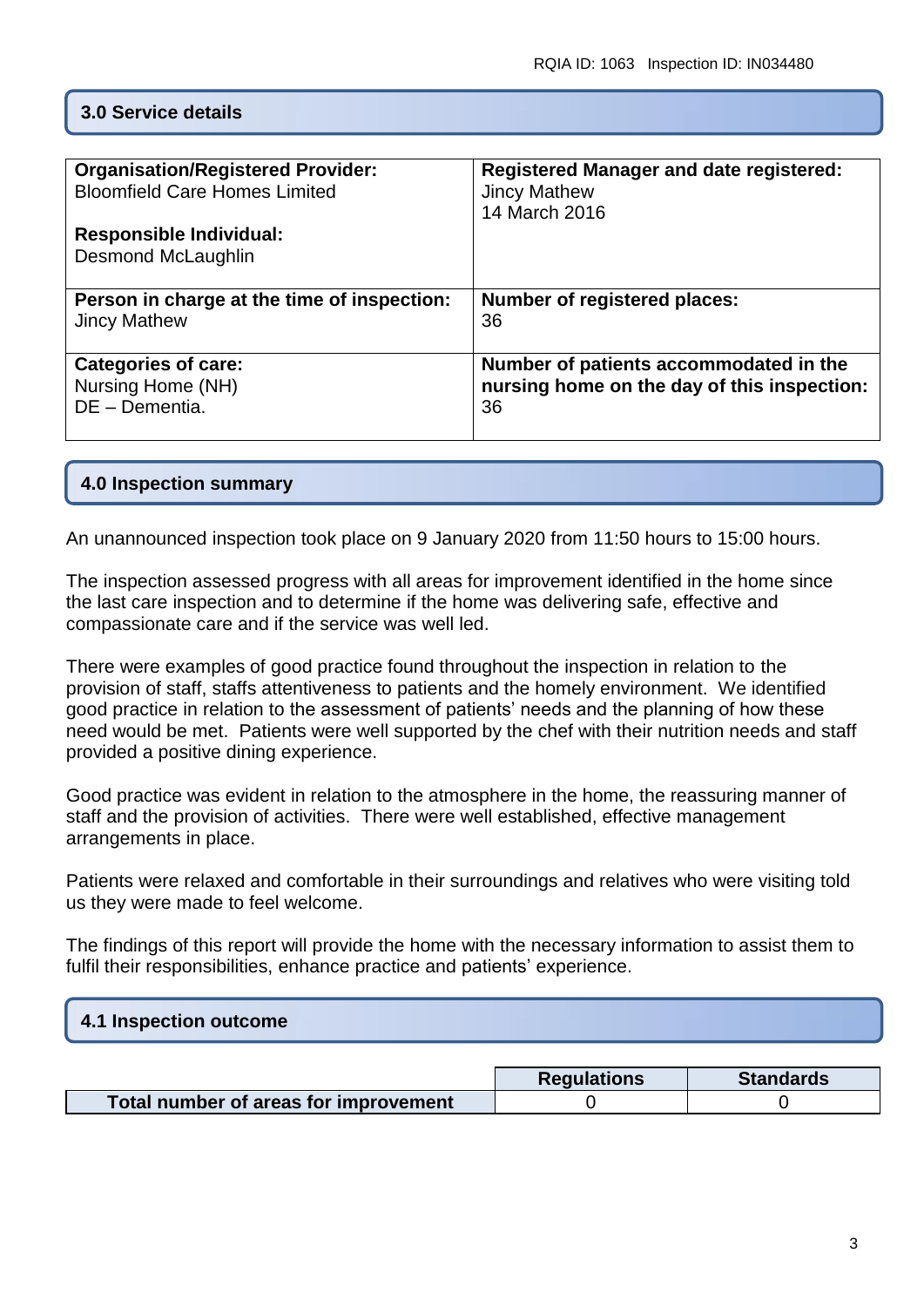This inspection resulted in no areas for improvement being identified. Findings of the inspection were discussed with Jincy Mathew, Registered Manager, as part of the inspection process and can be found in the main body of the report.

Enforcement action did not result from the findings of this inspection.

#### **4.2 Action/enforcement taken following the most recent inspection dated 30 May 2019**

The most recent inspection of the home was an unannounced care inspection undertaken on 30 May 2019. Other than those actions detailed in the QIP no further actions were required to be taken. Enforcement action did not result from the findings of this inspection.

# **5.0 How we inspect**

To prepare for this inspection we reviewed information held by RQIA about this home. This included the previous inspection findings including registration information, and any other written or verbal information received.

During our inspection we:

- where possible, speak with patients, people who visit them and visiting healthcare professionals about their experience of the home
- talk with staff and management about how they plan, deliver and monitor the care and support provided in the home
- observe practice and daily life
- review documents to confirm that appropriate records are kept

Questionnaires and 'Have We Missed You' cards were provided to give patients and those who visit them the opportunity to contact us after the inspection with views of the home. A poster was provided for staff detailing how they could complete an electronic questionnaire.

The following records were examined during the inspection:

- $\bullet$  duty rota for all staff from  $6 12$  January 2020
- records confirming registration of staff with the Nursing and Midwifery Council (NMC)
- incident and accident records
- five patient care records
- complaints record
- records of the monthly visit completed by the registered provider
- RQIA registration certificate

Areas for improvement identified at the last inspection were reviewed and assessment of compliance recorded as either met, partially met, or not met.

The findings of the inspection were provided to the person in charge at the conclusion of the inspection.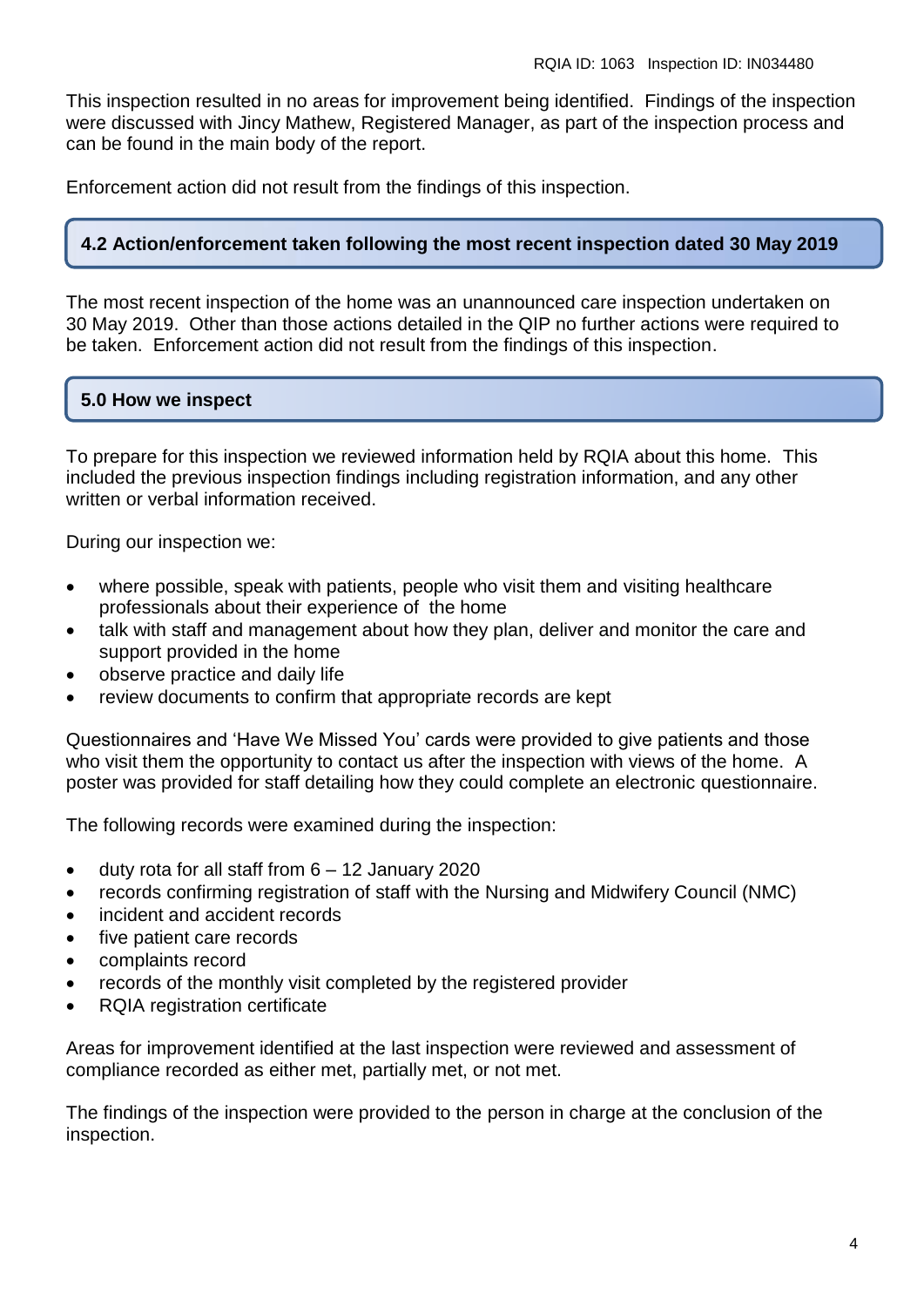$\overline{1}$ 

# **6.1 Review of areas for improvement from previous inspection on 30 May 2019.**

| Areas for improvement from the last care inspection                            |                                                                                                                                                                                                                                                                                                                                                |                                    |
|--------------------------------------------------------------------------------|------------------------------------------------------------------------------------------------------------------------------------------------------------------------------------------------------------------------------------------------------------------------------------------------------------------------------------------------|------------------------------------|
| <b>Nursing Homes (2015)</b>                                                    | Action required to ensure compliance with The Care Standards for                                                                                                                                                                                                                                                                               | <b>Validation of</b><br>compliance |
| Area for improvement 1<br><b>Ref: Standard 35</b><br><b>Stated: First time</b> | The registered person shall ensure that the<br>systems in place to monitor the registration<br>status of nurses with the NMC are effective in<br>confirming registration at the time of renewal.                                                                                                                                               |                                    |
|                                                                                | Action taken as confirmed during the<br>inspection:<br>The system for checking NMC registration has<br>been reviewed and extended to include a<br>second check for any staff due to renew their<br>registration at the end of the month. This area<br>for improvement has been met.                                                            | <b>Met</b>                         |
| Area for improvement 2<br>Ref: Standard 21.1                                   | The registered person shall ensure that staff<br>update the relevant MDT with regard to the<br>dressing regime for the identified patient.                                                                                                                                                                                                     |                                    |
| <b>Stated: First time</b>                                                      | Action taken as confirmed during the<br>inspection:<br>The patient is no longer in the home.<br>Confirmation was received on the returned<br>quality improvement plan of the action taken at<br>the time of the inspection.                                                                                                                    | <b>Met</b>                         |
| Area for improvement 3<br>Ref: Standard 4.8<br><b>Stated: First time</b>       | The registered person shall ensure that where<br>the outcome of a bedrail assessment identifies<br>the possibility that bedrails may pose a hazard<br>or recommends considering alternative<br>measures a record of what alternatives were<br>considered and, if appropriate, the rationale to<br>proceed with using the bedrails is recorded. | <b>Met</b>                         |
|                                                                                | Action taken as confirmed during the<br>inspection:<br>A review of two patients bedrail assessments<br>contained the rationale for using bedrails.<br>This area for improvement has been met.                                                                                                                                                  |                                    |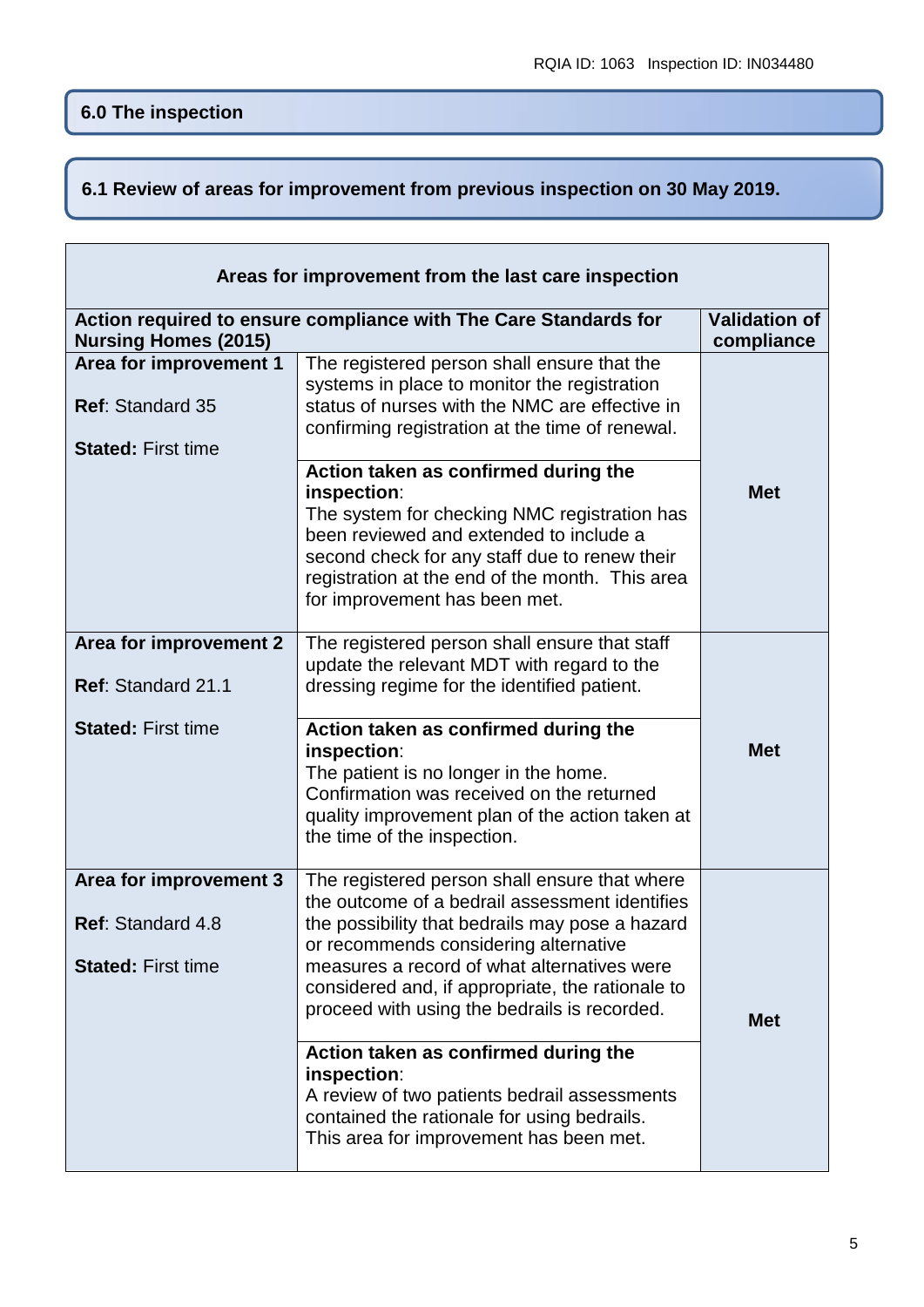| Area for improvement 4<br><b>Ref: Standard 4</b> | The registered persons shall ensure that care<br>plans for activities contain detail of patients'<br>past likes, interests and life history.                                                                                                                                                   |            |
|--------------------------------------------------|------------------------------------------------------------------------------------------------------------------------------------------------------------------------------------------------------------------------------------------------------------------------------------------------|------------|
| <b>Stated: Second time</b>                       | Action taken as confirmed during the<br>inspection:<br>We reviewed three patients care plans for<br>activities all of which contained the patients'<br>past likes, interests and life history. The care<br>plans were completed to a high standard.<br>This area for improvement has been met. | <b>Met</b> |

# **6.2 Inspection findings**

#### **6.3 Is care safe?**

**Avoiding and preventing harm to patients and clients from the care, treatment and support that is intended to help them.**

The registered manager confirmed the planned daily staffing levels for the home and explained that staffing levels were kept under review in response to the needs of the patients and the occupancy of the home. Observation of the delivery of care evidenced that patients' needs were met by the levels and skill mix of staff on duty and that staff attended to patients needs in a timely and caring manner. Staff were satisfied that there were sufficient staff to meet the needs of the patients. A review of the staff rota for week commencing 6 January 2020 confirmed that the staffing numbers identified were provided.

We reviewed accidents/incidents records completed in comparison with the notifications submitted by the home to RQIA. Records were maintained appropriately and notifications were submitted as required. Records also evidenced that healthcare professionals in the relevant health and social care trust were informed of accidents at the time they occurred.

The registered manager completes a monthly analysis of accidents to identify any trends with the patients involved, time of the accident and the location.

The environment in Bloomfields was warm, comfortable and fresh smelling throughout. The reception area has been refurbished since the previous inspection with the creation of a nurses station and new flooring. The improvements have created a bright, welcoming entrance to the home. The kitchen has been repainted and a rolling programme of redecoration continues with the bedrooms. The majority of bedrooms had been individualised with pictures, family photographs and items brought in from home. No issues were observed with fire safety. The access to fire escapes was clear and fire doors in place were secured with hold open devices. The manager informed us that they were currently upgrading the hold open devices on the bedrooms with 16 rooms being completed to date. The recent investment in the environment was commended.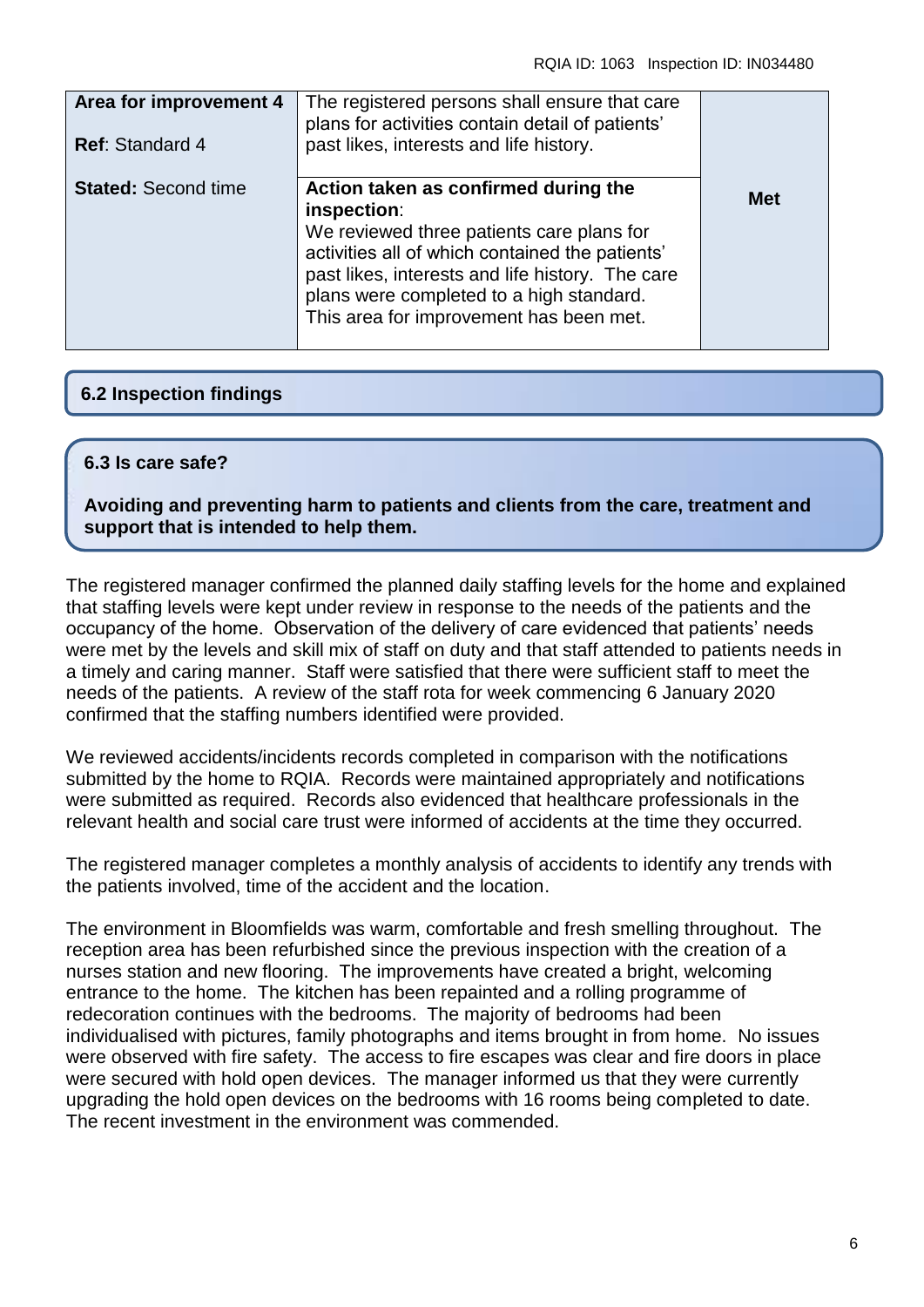# **Areas of good practice**

There were examples of good practice found throughout the inspection in relation to the provision of staff, staffs attentiveness to patients and the homely environment.

#### **Areas for improvement**

No areas for improvement were identified during the inspection in this domain.

|                                       | <b>Requlations</b> | <b>Standards</b> |
|---------------------------------------|--------------------|------------------|
| Total number of areas for improvement |                    |                  |

#### **6.4 Is care effective?**

**The right care, at the right time in the right place with the best outcome.**

We spoke with patients over lunchtime; those who could talk to us told us they liked where they were and that they were happy. Throughout the inspection we witnessed assistance being provided in response to individual need and numerous events which supported individual patient choice.

A range of assessments, to identify each patient's needs, were completed on admission to the home. From these, care plans, which prescribed the care and interventions required to support the patient in meeting their daily needs were produced. Supplementary care charts, for example food and fluid charts and repositioning charts were completed daily for patients as required.

Patient care was discussed at the beginning of each shift in the handover report. All of the staff spoken with were knowledgeable of individual patient need and of each patients routine for that day.

We observed the serving of the lunchtime meal in both dining rooms and in the first floor lounge. The majority of patients had their meal in the dining rooms; a few had trays delivered to them as required. The lunches were served from heated trollies; staff were well organised and all of the patients received their meals without delay. Staff were observed offering condiments to patients and assisting those who required support to use them appropriately; this was commended by the inspector. There was a choice of two main dishes on the menu; staff confirmed that alternatives meals were also provided in response to their requests. The meals served appeared appetising and patients were complementary regarding the meal. Staff demonstrated their knowledge of patients' likes and dislikes regarding food and drinks, how to modify fluids and how to care for patients during mealtimes. Staff were observed assisting patients with their meal in a timely manner and there was a calm atmosphere throughout the meal.

We met with the chef who spoke passionately about the menu and the importance of providing good nutrition and a varied diet. The chef also recognised the pleasure good food can bring to patients, especially home baked produce which he strives to provide daily.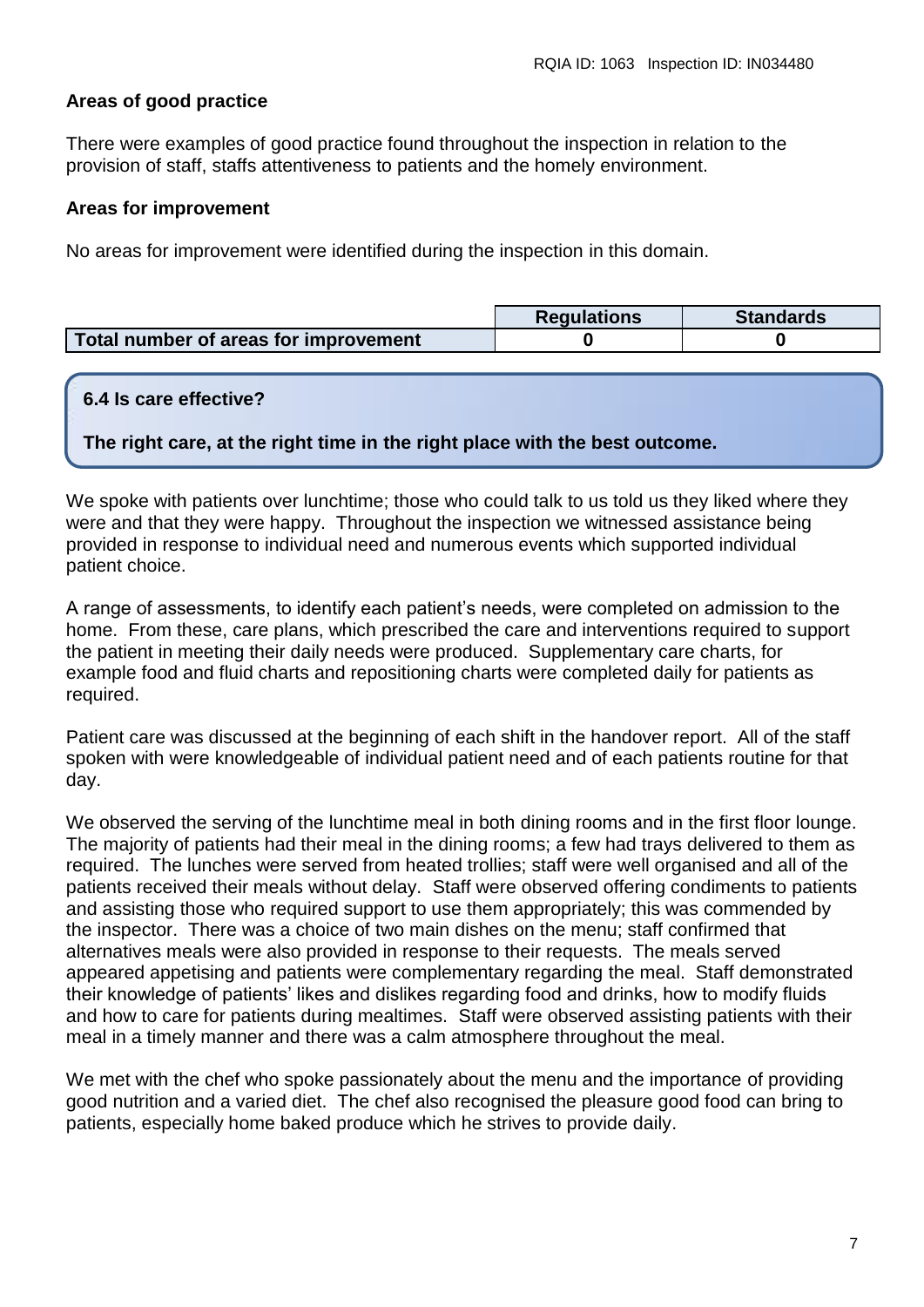We spoke with the relative of three patients who commented positively regarding the caring attitude of staff, the delivery of care, the provision of activities and the quality of the meals. We provided questionnaires in an attempt to gain the views of relatives, and staff who were not available during the inspection; unfortunately there were no responses received.

#### **Areas of good practice**

There were examples of good practice found throughout the inspection in relation to the assessment of patients' needs and the planning of how these need would be met. Patients were well supported by the chef with their nutrition needs and staff provided a positive dining experience.

#### **Areas for improvement**

No areas for improvement were identified during the inspection in this domain.

|                                       | <b>Requlations</b> | <b>Standards</b> |
|---------------------------------------|--------------------|------------------|
| Total number of areas for improvement |                    |                  |

#### **6.5 Is care compassionate?**

**Patients and clients are treated with dignity and respect and should be fully involved in decisions affecting their treatment, care and support.**

We arrived in the home at 09:25 hours and were welcomed into the home by the manager. We walked round the home prior to lunchtime; patients were in the lounges, walking around the units or in their bedrooms, as was their personal preference. Some patients remained in bed. The atmosphere in the home was calm and relaxed.

Staff interactions with patients were observed to be caring and timely. When providing reassurance to patients who were unable to say why they were anxious we observed staff spend time with the patient in an attempt to find out what they needed.

We spoke with the relatives of three patients who told us the following:

"It's a very good home." "Staff are first rate." "Staff know mum, they take such good care of her…they are so kind to her."

There is varied range of activities provided within the home. The weekly programme was displayed in various locations around the home to inform patients and their visitors of the daily activities.

# **Areas of good practice**

There were examples of good practice found throughout the inspection in relation to the atmosphere in the home, the reassuring manner of staff and the provision of activities.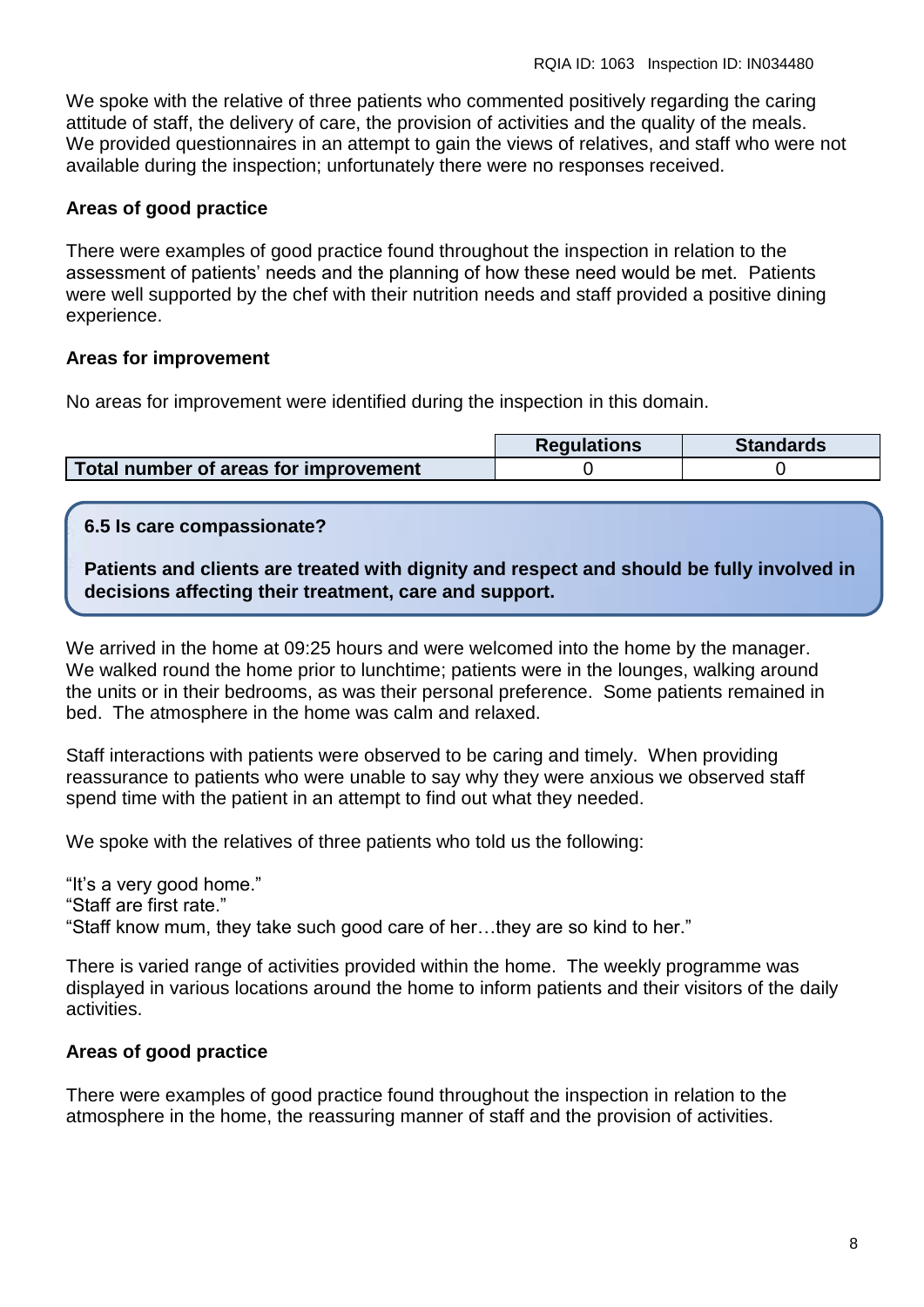# **Areas for improvement**

No areas for improvement were identified during the inspection in this domain.

|                                       | <b>Regulations</b> | <b>Standards</b> |
|---------------------------------------|--------------------|------------------|
| Total number of areas for improvement |                    |                  |

# **6.6 Is the service well led?**

**Effective leadership, management and governance which creates a culture focused on the needs and experience of service users in order to deliver safe, effective and compassionate care.**

Since the last inspection there has been no change to the management team in the home. There continues to be well established management arrangements; the manager is supported in their role by a deputy manager and an administrator. Staff and relatives reported that the manager was very approachable and they were confident that any concerns or issues brought to their attention would be appropriately addressed. The responsible individual (RI), Mr D McLaughlin, is available in the home daily and provides day to day support and advice as needed.

An unannounced visit was completed monthly by the RI, Mr McLaughlin, to check the quality of the services provided in the home. The reports of these visits included the views of relatives and staff, a review of records, for example accident reports, complaints records and a review of the environment.

Review of the home's complaints records evidenced that systems were in place to ensure that complaints were managed

# **Areas of good practice**

There were examples of good practice found throughout the inspection in relation to the management arrangements and the systems to provide management with oversight of the services delivered.

# **Areas for improvement**

No areas for improvement were identified during the inspection in this domain.

|                                       | <b>Regulations</b> | <b>Standards</b> |
|---------------------------------------|--------------------|------------------|
| Total number of areas for improvement |                    |                  |

# **7.0 Quality improvement plan**

There were no areas for improvement identified during this inspection, and a QIP is not required or included, as part of this inspection report.